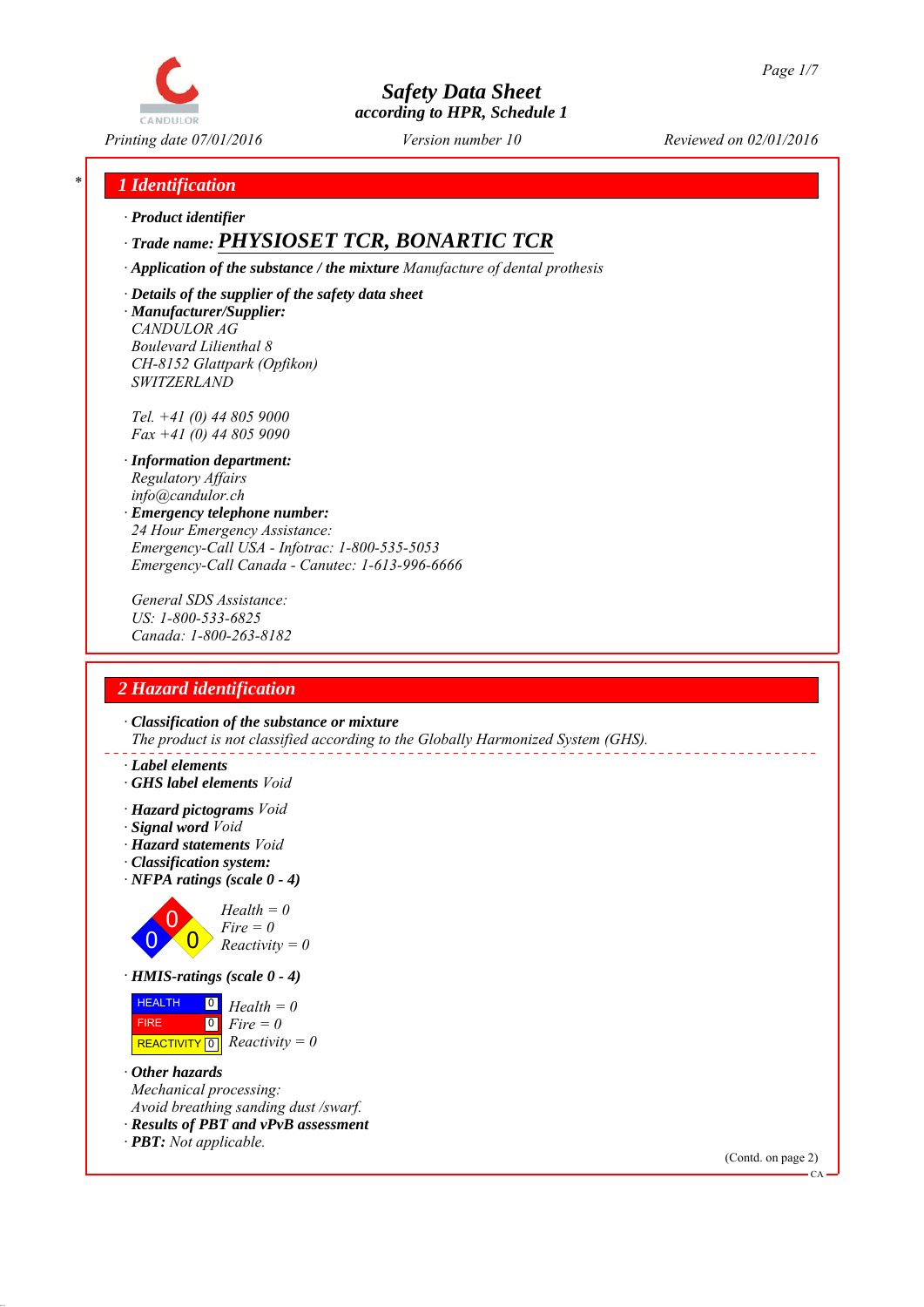# *Safety Data Sheet*

*according to HPR, Schedule 1*

*Printing date 07/01/2016 Reviewed on 02/01/2016 Version number 10*

# *Trade name: PHYSIOSET TCR, BONARTIC TCR*

(Contd. of page 1)

*∙ vPvB: Not applicable.*

### *3 Composition/Information on ingredients*

*∙ Chemical characterization: Mixtures*

*∙ Description: Resin teeth based on methacrylates*

*∙ Dangerous components: Void*

#### *\* 4 First aid measures*

- *∙ Description of first aid measures*
- *∙ General information: No special measures required.*
- *∙ After inhalation:*
- *Grinding dust: Supply fresh air; consult doctor in case of complaints.*
- *In case of unconsciousness place patient stably in side position for transportation.*
- *∙ After skin contact: Generally the product does not irritate the skin.*
- *∙ After eye contact:*
- *Rinse opened eye for several minutes under running water. Then consult a doctor. Mechanical effects only.*
- *∙ After swallowing: Seek medical treatment.*
- *∙ Information for doctor:*
- *∙ Most important symptoms and effects, both acute and delayed No further relevant information available.*
- *∙ Indication of any immediate medical attention and special treatment needed*
- *No further relevant information available.*

#### *5 Firefighting measures*

- *∙ Extinguishing media*
- *∙ Suitable extinguishing agents:*
- *CO2, extinguishing powder or water spray. Fight larger fires with water spray or alcohol resistant foam.*
- *∙ Special hazards arising from the substance or mixture No further relevant information available.*
- *∙ Advice for firefighters*
- *∙ Protective equipment: No special measures required.*

#### *6 Accidental release measures*

- *∙ Personal precautions, protective equipment and emergency procedures Not required.*
- *∙ Environmental precautions: No special measures required.*
- *∙ Methods and material for containment and cleaning up: Pick up mechanically.*
- *∙ Reference to other sections*
- *No dangerous substances are released.*
- *See Section 7 for information on safe handling.*
- *See Section 8 for information on personal protection equipment.*
- *See Section 13 for disposal information.*

# *7 Handling and storage*

#### *∙ Handling:*

*∙ Precautions for safe handling*

*Only adequately trained personnel should handle this product.*

(Contd. on page 3)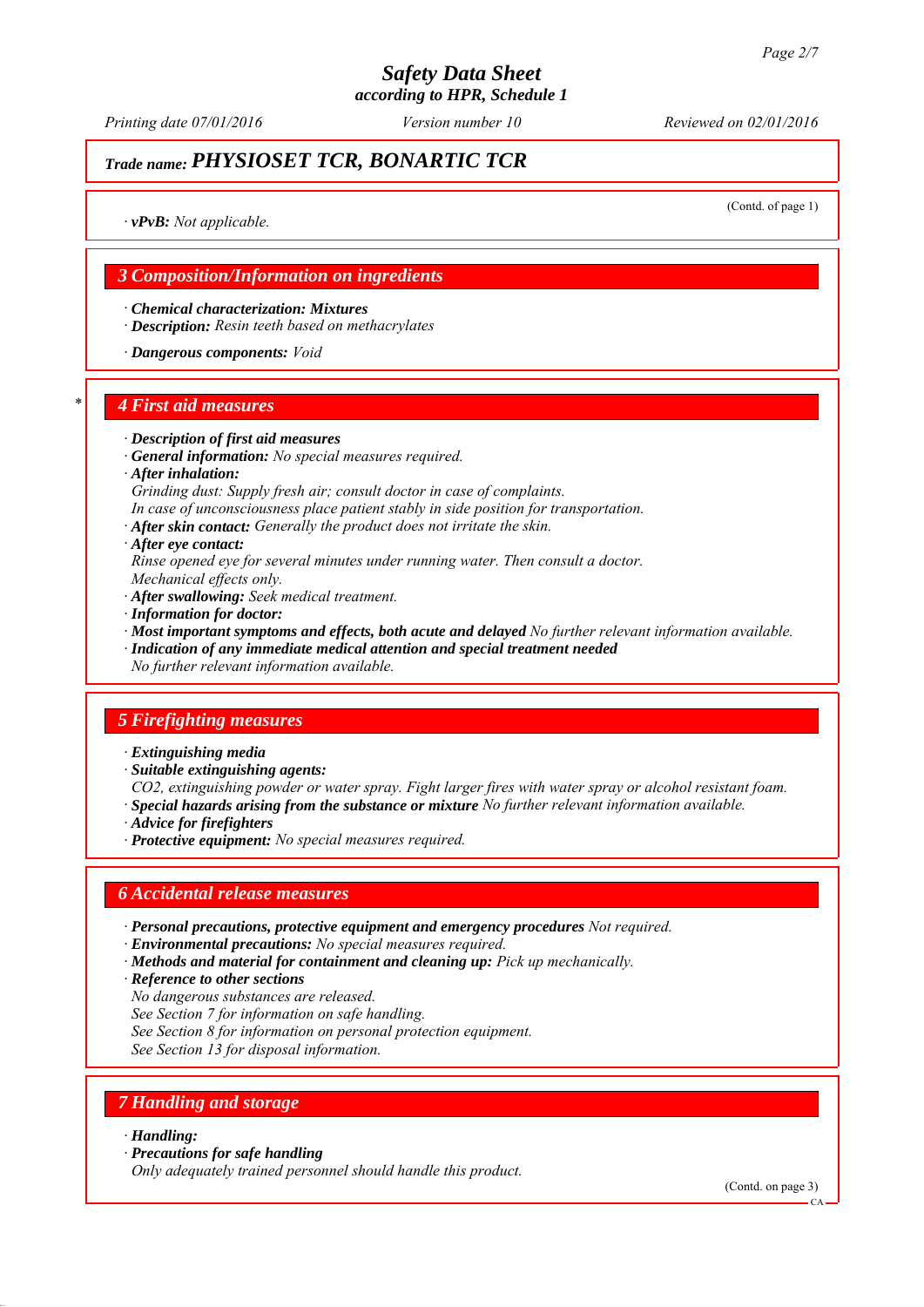# *Safety Data Sheet*

*according to HPR, Schedule 1*

*Printing date 07/01/2016 Reviewed on 02/01/2016 Version number 10*

# *Trade name: PHYSIOSET TCR, BONARTIC TCR*

(Contd. of page 2)

*For use in dentistry only.*

*∙ Information about protection against explosions and fires: No special measures required.*

*∙ Conditions for safe storage, including any incompatibilities*

*∙ Storage:*

*∙ Requirements to be met by storerooms and receptacles: No special requirements.*

*∙ Information about storage in one common storage facility: Not required.*

*∙ Further information about storage conditions: None.*

*∙ Specific end use(s) No further relevant information available.*

#### *8 Exposure controls/ Personal protection*

*∙ Additional information about design of technical systems: No further data; see item 7.*

*∙ Control parameters*

*∙ Components with limit values that require monitoring at the workplace:*

*The product does not contain any relevant quantities of materials with critical values that have to be monitored at the workplace.*

*∙ Additional information: The lists that were valid during the creation were used as basis.*

#### *∙ Exposure controls*

- *∙ Personal protective equipment:*
- *∙ General protective and hygienic measures:*

*Usual hygienic measures for dental practice and dental laboratories.*

- *∙ Breathing equipment: Use respiratory protective device against the effects of dust.*
- *∙ Protection of hands:*

*The glove material has to be impermeable and resistant to the product/ the substance/ the preparation. Due to missing tests no recommendation to the glove material can be given for the product/ the preparation/ the chemical mixture.*

*Selection of the glove material on consideration of the penetration times, rates of diffusion and the degradation*

*∙ Material of gloves*

*The selection of the suitable gloves does not only depend on the material, but also on further marks of quality and varies from manufacturer to manufacturer. As the product is a preparation of several substances, the resistance of the glove material can not be calculated in advance and has therefore to be checked prior to the application.*

*∙ Penetration time of glove material*

*The exact break through time has to be found out by the manufacturer of the protective gloves and has to be observed.*

*∙ Eye protection:*

*Always wear safety goggles during mechanical processing (grinding, sawing /cutting, drilling, milling).*

| · Information on basic physical and chemical properties<br><b>General Information</b> |                                    |  |  |
|---------------------------------------------------------------------------------------|------------------------------------|--|--|
| $\cdot$ Appearance:                                                                   |                                    |  |  |
| Form:                                                                                 | Solid                              |  |  |
| Color:                                                                                | According to product specification |  |  |
| $\cdot$ Odor:                                                                         | <i><u><b>Odorless</b></u></i>      |  |  |
| • Odor threshold:                                                                     | Not determined.                    |  |  |
| $\cdot$ pH-value:                                                                     | Not applicable.                    |  |  |

CA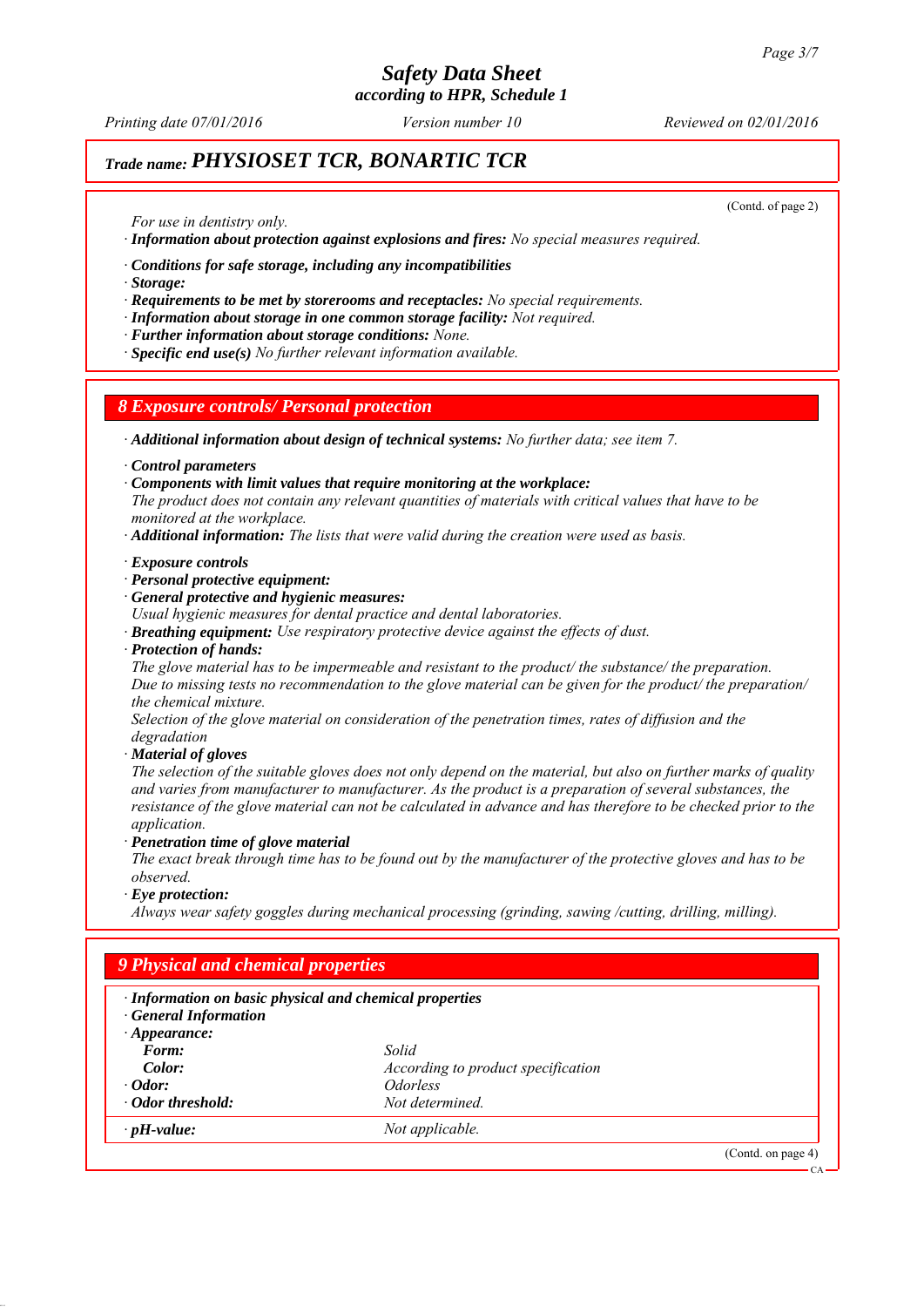*Printing date 07/01/2016 Reviewed on 02/01/2016 Version number 10*

# *Trade name: PHYSIOSET TCR, BONARTIC TCR*

|                                                                                                            | (Contd. of page 3)                                                      |
|------------------------------------------------------------------------------------------------------------|-------------------------------------------------------------------------|
| Change in condition<br><b>Melting point/Melting range:</b><br><b>Boiling point/Boiling range:</b>          | Undetermined.<br>Undetermined.                                          |
| · Flash point:                                                                                             | Not applicable.                                                         |
| · Flammability (solid, gaseous):                                                                           | Not determined.                                                         |
| · Auto igniting:                                                                                           | Product is not selfigniting.                                            |
| · Danger of explosion:                                                                                     | Product does not present an explosion hazard.                           |
| $\cdot$ Explosion limits:<br>Lower:<br><b>Upper:</b>                                                       | Not determined.<br>Not determined.                                      |
| · Vapor pressure:                                                                                          | Not applicable.                                                         |
| $\cdot$ Density:<br>$\cdot$ Relative density<br>· Vapor density<br>$\cdot$ Evaporation rate                | Not determined<br>Not determined.<br>Not applicable.<br>Not applicable. |
| · Solubility in / Miscibility with<br>Water:<br>· Partition coefficient (n-octanol/water): Not determined. | Insoluble.                                                              |
| · Viscosity:<br>Dynamic:<br>Kinematic:                                                                     | Not applicable.<br>Not applicable.                                      |
| · Solvent content:                                                                                         |                                                                         |
| Solids content:<br>$\cdot$ Other information                                                               | 100.0%<br>No further relevant information available.                    |

### *10 Stability and reactivity*

*∙ Reactivity No further relevant information available.*

- *∙ Chemical stability Stable under normal handling and storage conditions.*
- *∙ Thermal decomposition / conditions to be avoided: No decomposition if used according to specifications.*
- *∙ Possibility of hazardous reactions No dangerous reactions known.*
- *∙ Conditions to avoid No further relevant information available.*
- *∙ Incompatible materials: No further relevant information available.*
- *∙ Hazardous decomposition products: None under normal conditions of storage and use.*

# *\* 11 Toxicological information*

*∙ Information on toxicological effects*

*∙ Acute toxicity:*

- *∙ on the skin: No irritant effect.*
- *∙ on the eye: No irritating effect.*
- *∙ Sensitization: No sensitizing effects known.*
- *∙ Additional toxicological information: No further relevant information available.*

(Contd. on page 5)

CA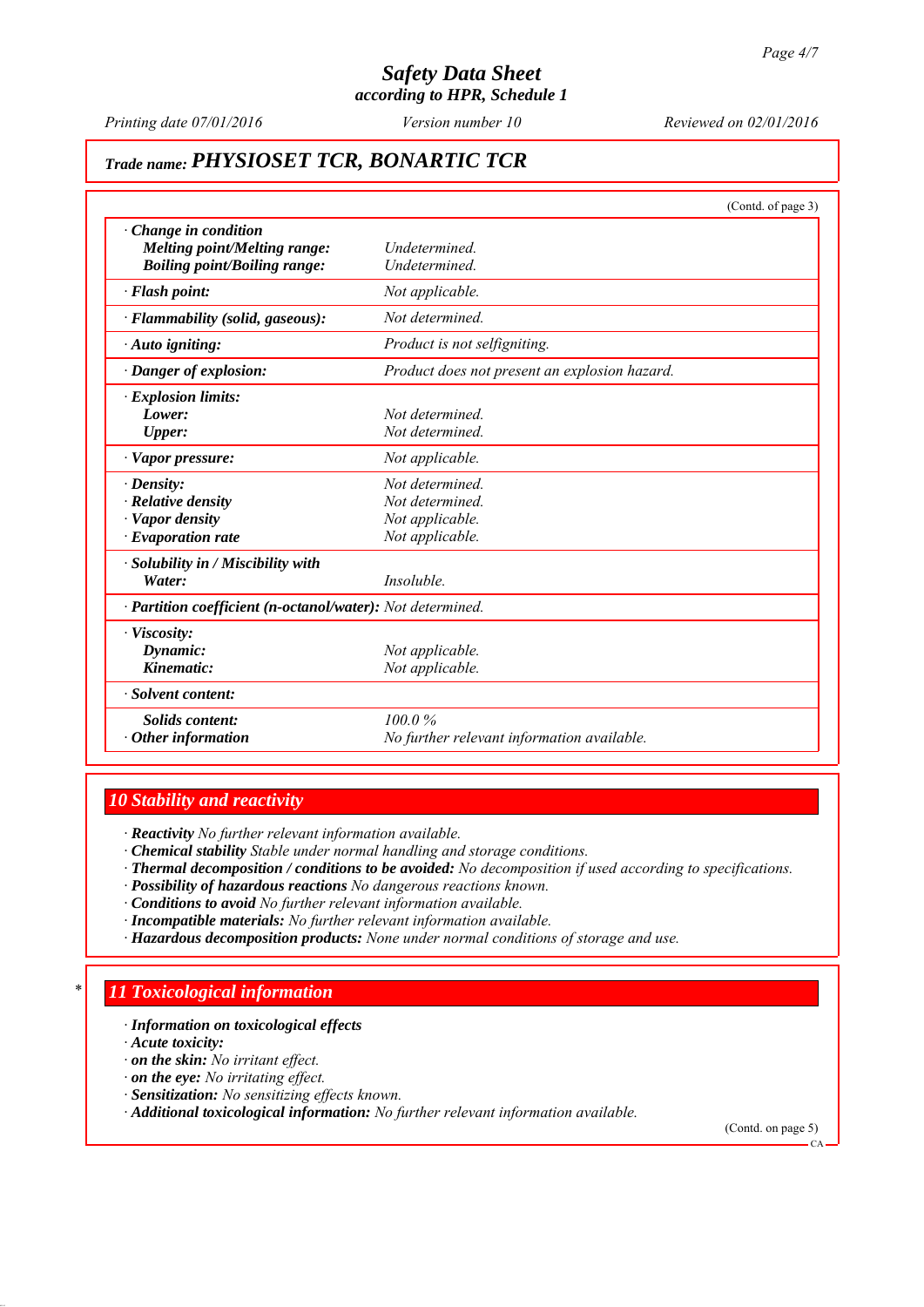*Printing date 07/01/2016 Reviewed on 02/01/2016 Version number 10*

# *Trade name: PHYSIOSET TCR, BONARTIC TCR*

(Contd. of page 4)

#### *∙ Carcinogenic categories*

#### *∙ NTP (National Toxicology Program)*

*None of the ingredients is listed.*

#### *∙ OSHA-Ca (Occupational Safety & Health Administration)*

*None of the ingredients is listed.*

#### *12 Ecological information*

#### *∙ Toxicity*

- *∙ Aquatic toxicity: No further relevant information available.*
- *∙ Persistence and degradability No further relevant information available.*
- *∙ Behavior in environmental systems:*
- *∙ Bioaccumulative potential No further relevant information available.*
- *∙ Mobility in soil No further relevant information available.*
- *∙ Additional ecological information:*
- *∙ General notes: Generally not hazardous for water*
- *∙ Results of PBT and vPvB assessment*
- *∙ PBT: Not applicable.*
- *∙ vPvB: Not applicable.*
- *∙ Other adverse effects No further relevant information available.*

#### *13 Disposal considerations*

*∙ Waste treatment methods*

- *∙ Recommendation: Take to an approved landfill or a waste incineration plant, under conditions approved by the local authority.*
	- *∙ Uncleaned packagings:*
	- *∙ Recommendation: Disposal must be made according to official regulations.*

### *14 Transport information*

| $\cdot$ UN-Number<br>· DOT, TDG, ADN, IMDG, IATA                                          | Void            |                   |
|-------------------------------------------------------------------------------------------|-----------------|-------------------|
| $\cdot$ UN proper shipping name<br>· DOT, TDG, ADN, IMDG, IATA                            | Void            |                   |
| $\cdot$ Transport hazard class(es)                                                        |                 |                   |
| · DOT, TDG, ADN, IMDG, IATA<br>$\cdot$ Class                                              | Void            |                   |
| · Packing group<br>· DOT, TDG, IMDG, IATA                                                 | Void            |                   |
| $\cdot$ Environmental hazards:<br>$\cdot$ Marine pollutant:                               | No              |                   |
| · Special precautions for user                                                            | Not applicable. |                   |
| $\cdot$ Transport in bulk according to Annex II of<br><b>MARPOL73/78 and the IBC Code</b> | Not applicable. |                   |
|                                                                                           |                 | (Cond. on page 6) |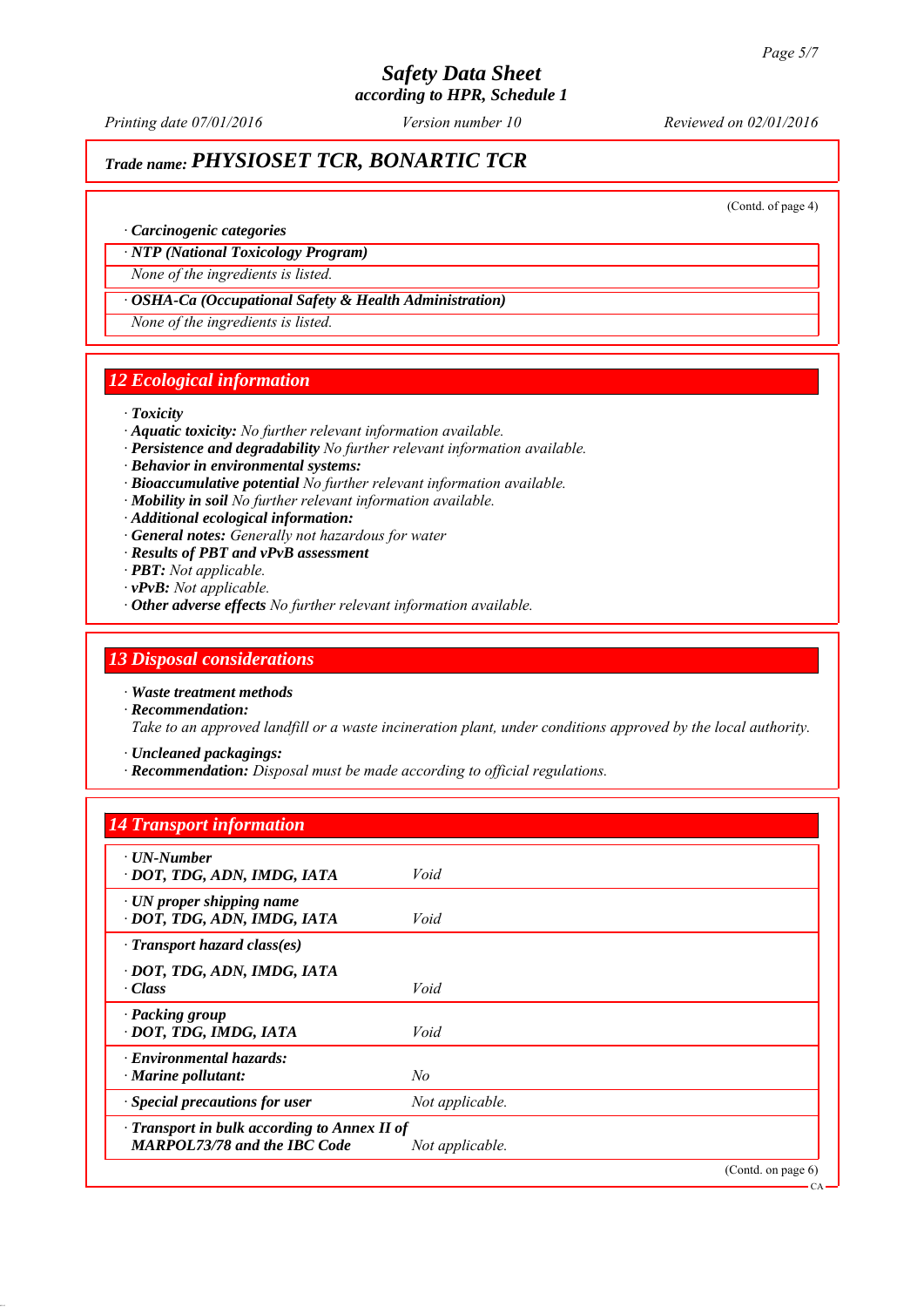*Printing date 07/01/2016 Reviewed on 02/01/2016 Version number 10*

# *Trade name: PHYSIOSET TCR, BONARTIC TCR*

|                                     | (Contd. of page $5$ )                                                             |
|-------------------------------------|-----------------------------------------------------------------------------------|
| · Transport/Additional information: | Product is not classified as a dangerous good for transport<br>(ADR, IMDG, IATA). |
| · UN "Model Regulation":            | Void                                                                              |

# *15 Regulatory information*

*∙ Safety, health and environmental regulations/legislation specific for the substance or mixture*

*∙ Sara*

*∙ Section 355 (extremely hazardous substances):*

*None of the ingredients is listed.*

*∙ Section 313 (Specific toxic chemical listings):*

*None of the ingredients is listed.*

*∙ TSCA (Toxic Substances Control Act):*

*None of the ingredients is listed.*

*∙ Proposition 65*

*∙ Chemicals known to cause cancer:*

*None of the ingredients is listed.*

*∙ Chemicals known to cause reproductive toxicity for females:*

*None of the ingredients is listed.*

*∙ Chemicals known to cause reproductive toxicity for males:*

*None of the ingredients is listed.*

*∙ Chemicals known to cause developmental toxicity:*

*None of the ingredients is listed.*

*∙ Carcinogenic categories*

*∙ EPA (Environmental Protection Agency)*

*None of the ingredients is listed.*

*∙ TLV (Threshold Limit Value established by ACGIH)*

*None of the ingredients is listed.*

*∙ NIOSH-Ca (National Institute for Occupational Safety and Health)*

*None of the ingredients is listed.*

- *∙ GHS label elements Void*
- *∙ Hazard pictograms Void*

*∙ Signal word Void*

*∙ Hazard statements Void*

*∙ National regulations:*

*∙ Other regulations, limitations and prohibitive regulations*

*The product is a medical device according to the Directive 93/42/EEC.*

*This product is classified as a medical device under US and Canadian regulations and has been reviewed by the US Food and Drug Administration and Health Canada.*

*∙ Chemical safety assessment: A Chemical Safety Assessment has not been carried out.*

(Contd. on page 7)

CA